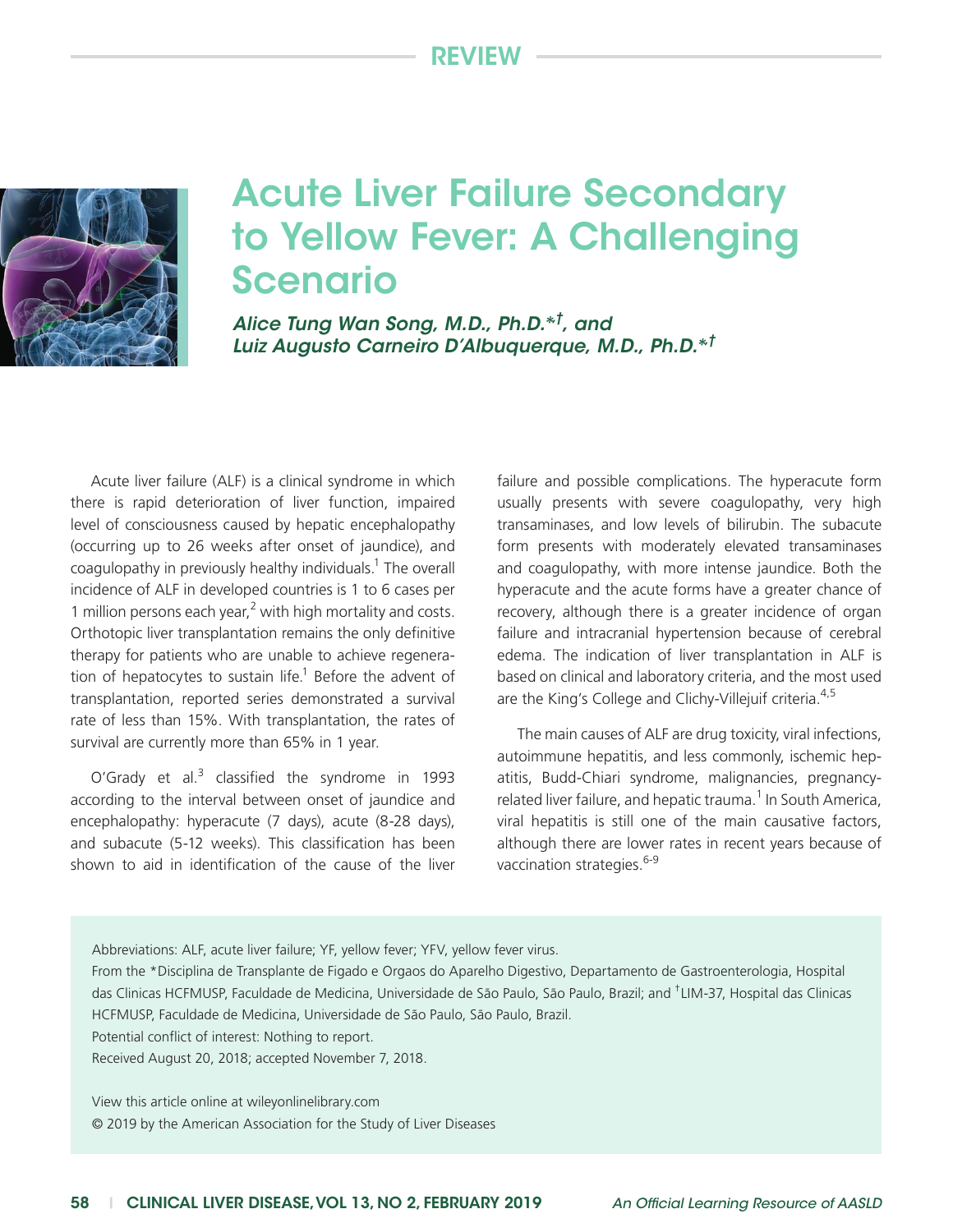

FIG 1 Historical series of the number of confirmed human cases of YF and lethality, 1980-2017. Source: Sinan; GT-Arbo/UVTV/CGDT/ DEVIT/SVS/MS. Adapted with permission from the Brazilian Ministry of Health. Copyright 2018, Brazilian Ministry of Health.

One of the infectious causes of ALF is the acute hemorrhagic disease caused by the yellow fever (YF) virus (YFV), a mosquito-borne flavivirus. Despite the availability of an effective vaccine, it continues to pose an important threat to human health. The recent epidemic in Brazil is believed to have begun in December 2016 in the state of Minas Gerais (Fig. 1). From October 2017, epizootics in nonhuman primates were detected in several public parks in the city of São Paulo's suburbs. In January 2018, there were three autochthonous cases of YF in forested areas of Mairiporã, a town adjacent to the north of São Paulo City. There have been 1266 confirmed cases and 415 deaths caused by YF in Brazil from July 2017 to July 2018.<sup>10</sup> (Fig. 2)

The period of incubation ranges from 3 to 15 days. The majority of patients present mild and self-limited disease. Approximately 10% to 15% of infected patients experience severe YF, with high case fatality estimated at 40% to 50%. Clinical manifestations include fever, myalgia, headache, and nausea. Severe forms progress with involvement of various organs and systems, notably severe liver damage with encephalopathy and/or seizures, coagulopathy, cardiovascular dysfunction with bradycardia or rhythm abnormalities, circulatory shock, and acute kidney injury in varying degrees.

For the severe forms of YF, the general treatment in the intensive care unit includes only supportive management. Previous specific treatments have included immune modulators such as interferon- $\alpha$  and antivirals such as high-dose ribavirin in experimental models, but none has proved effective.<sup>11,12</sup> YFV has been recently demonstrated to be susceptible *in vitro* and *in vivo* to the antiviral sofosbuvir,<sup>13</sup> and a randomized clinical trial is currently ongoing in São Paulo, Brazil.

The first successful case of liver transplantation for fulminant hepatitis caused by YF has been performed in our center.<sup>14</sup> (Fig. 3) Cases with similar severity in the 2018 epidemic have all succumbed, except for anecdotal cases in which plasma exchange was used. Several liver transplants were subsequently performed for fulminant YF in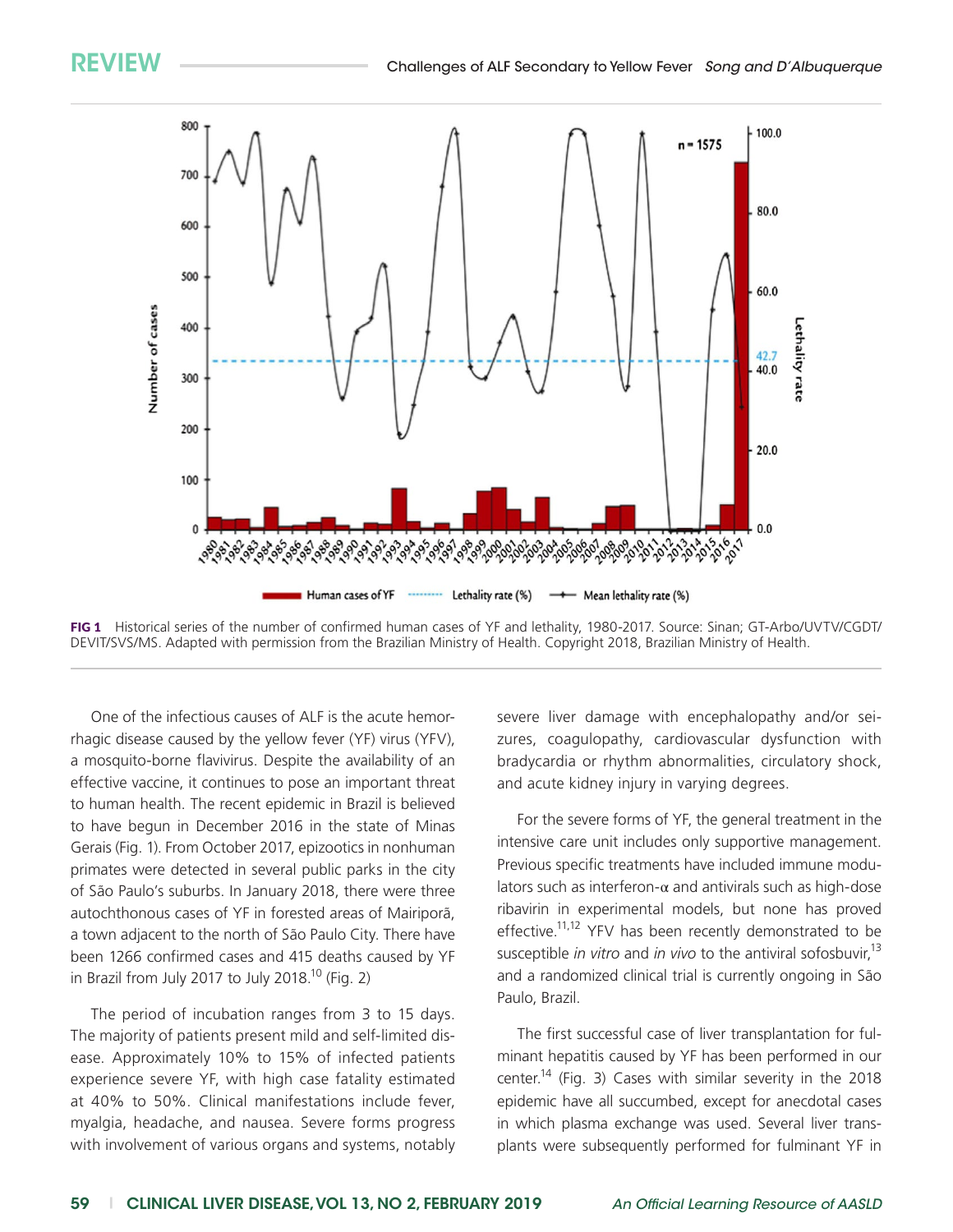

FIG2 Distribution of confirmed human cases and epizooties of YF, according to the municipality of probable site of infection, surveillance from July 2017 to May 2018, Brazil.<sup>10</sup>





the Southeast Region of Brazil, with varying survival rates. Plasma exchange, which has been previously reported by Larsen et al. $15$  to be a valid procedure in ALF, has been attempted in some centers for these patients. YF fulminant disease presentation is similar to a hyperacute form of ALF, along with other organ diseases, such as hematological disturbances leading to varying degrees of hemorrhage, acute renal failure, and acute pancreatitis. The current